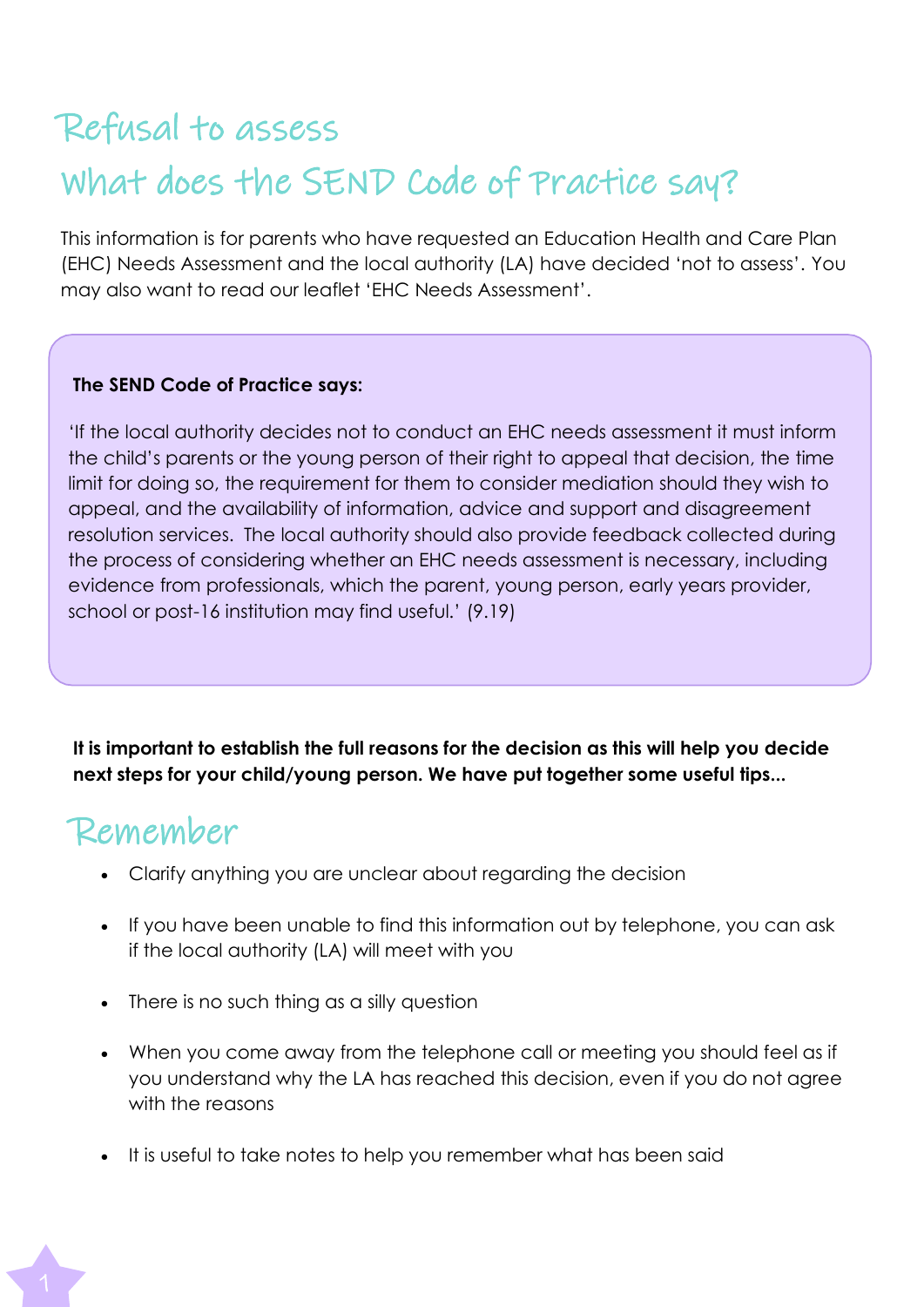# Questions you could ask...

• If the LA say that they believe your child's needs can be met without an EHC needs assessment, **ask the LA to explain exactly what the school could be doing**. Make notes about this because you might need to go back to school to discuss this with them.

• If the LA say that they need to have more evidence **ask them to be clear about exactly what evidence they would need**. For example, this might be more information about your child's progress and the impact of any previous advice/recommendations.

• **Make sure the LA have all the evidence you think they should have**. If you sent in any reports or were expecting school to have sent in any information, make sure these have been received by the LA.

• **Was there any information you think the LA should know about that might have been missed?** For example, is there anything you forgot to put in your parent's views form?

• **Have you received any reports or had any meetings with professionals like a Community Pediatrician or Occupational Therapist**, since the request for an EHC needs assessment? If so, ask the LA if a copy of a report from this professional might make a difference to the 'no' decision.

- Are the LA recommending school seek any specialist advice?
- Do you have any further questions or issues you wish to raise about the decision?

You have the right to mediation and to appeal this decision. You will need to consider mediation first.

You can talk any of this through with us confidentially by calling 01326 331633 See also our leaflets Education, health and care needs assessment and Education health & care plans.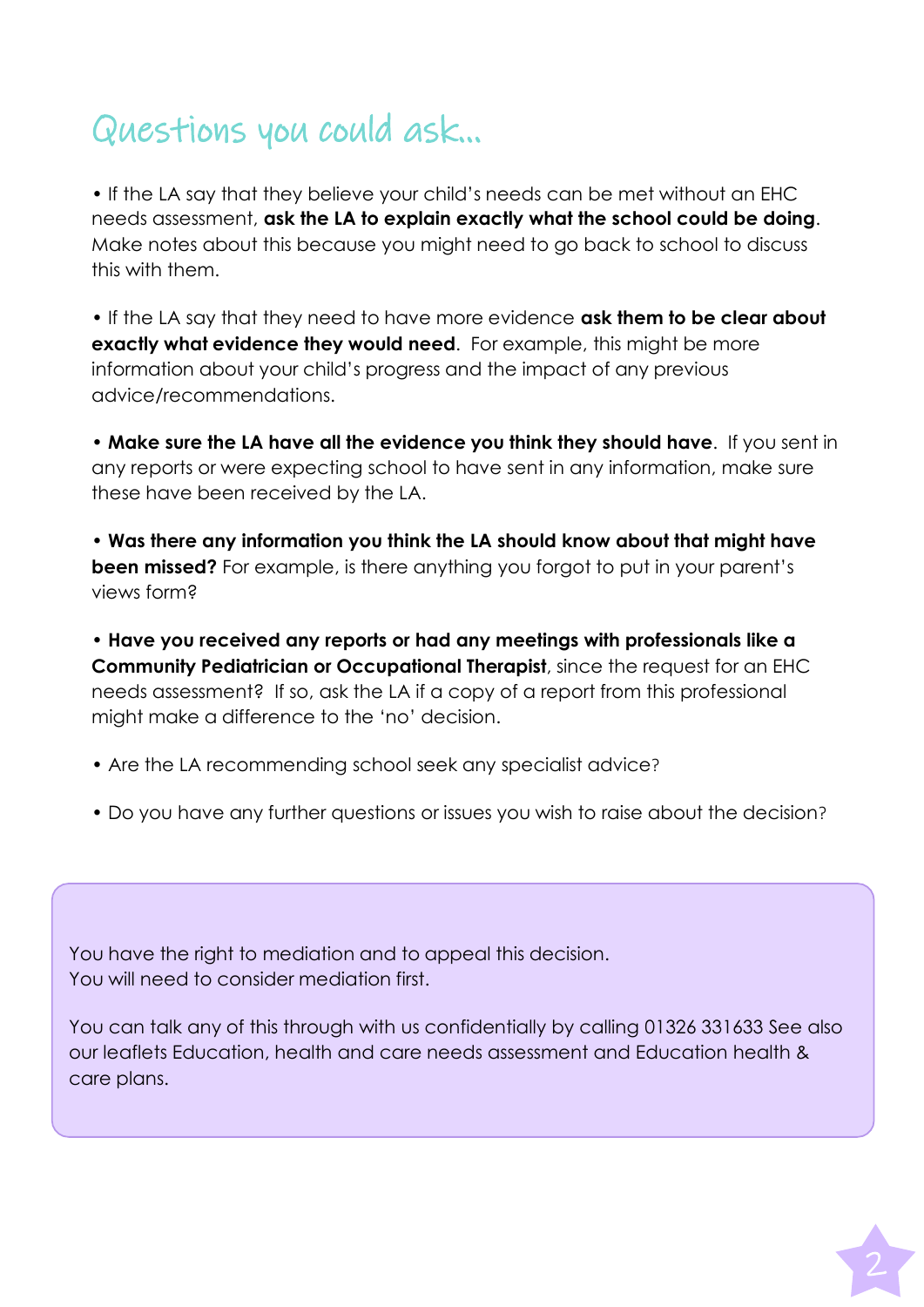You can read about Education, Health and Care needs assessments in the **SEND Code of Practice** Chapter 9.

**SENDIASS** can give you:

- Information about **EHC Needs Assessments**
- Advice and support during the process of assessment
- Details of other organisations, support groups and services that may be of help
- Information, advice and support about your rights to make a complaint, seek independent disagreement resolution or mediation

## Further Information



**Information:** You may find it helpful to look at our other leaflets and information on our website, social media channels and through our workshops and courses. We have some downloadable resources. If you can't find the answers.



**Advice:** We provide unbiased information and advice about what the law says, the local authority's policies and procedures, and about the policy and practice in local schools or other settings. We do not take sides or tell you what to do, we will help you get the information you need to make your **own choices**.



**Support:** We can help you by **listening** to your views and concerns, whilst working with you to explore your options. We can help you with preparation for meetings, with letters, forms and reports and support you to have the confidence to **express your views**.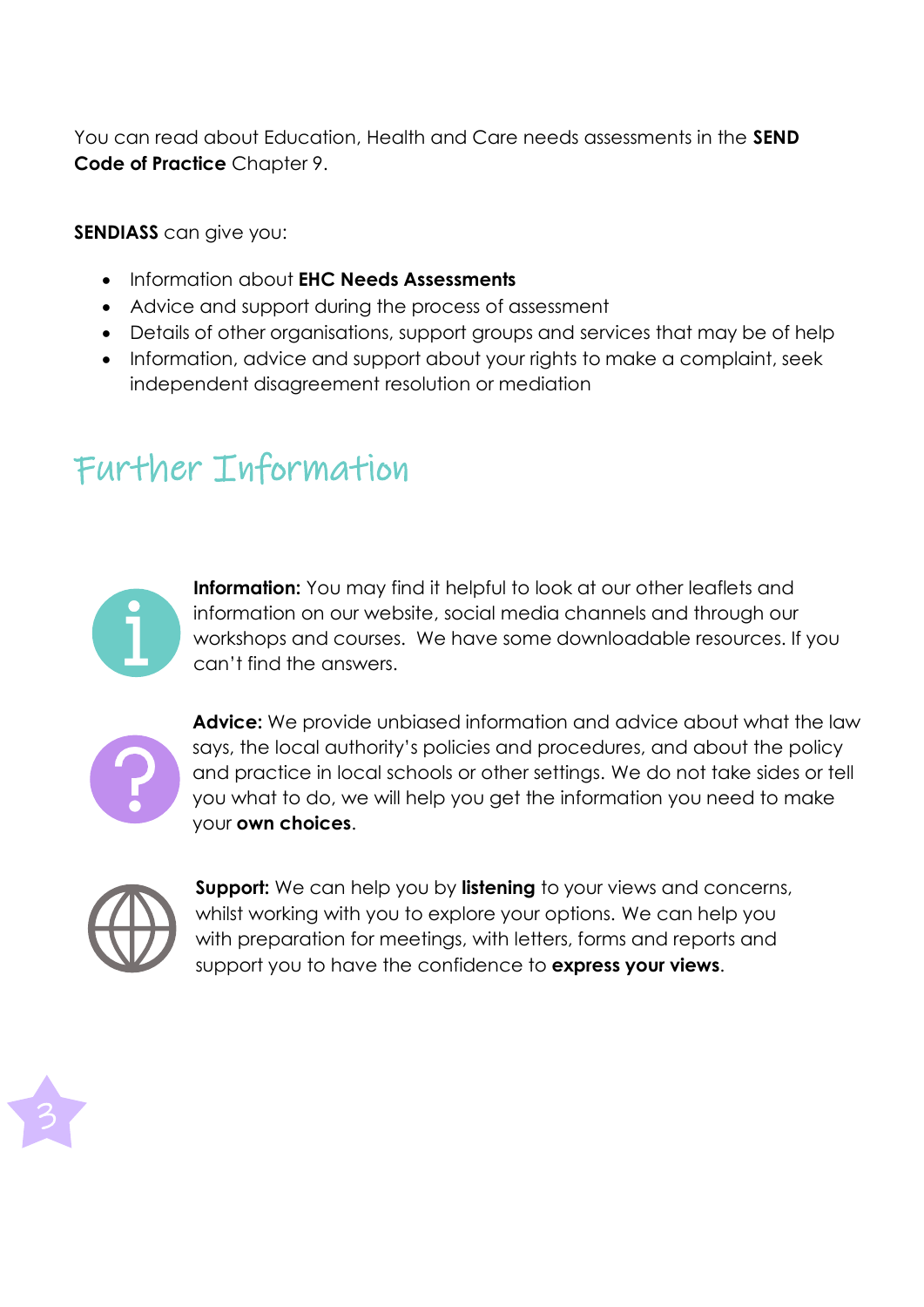### Useful Links

**Ace Education** (independent advice and information on state education inEngland.

**Child Law Advice** (education law advice for families) [www.childlawadvice.org.uk](http://www.childlawadvice.org.uk/)

**Contact** (for families with disabled children) [www.contact.org.uk](http://www.contact.org.uk/)

**Council for Disabled Children** (umbrella body for the disabled children's sector) [www.councilfordisabledchildren.org.uk](http://www.councilfordisabledchildren.org.uk/)

**IASS** (information, advice and support services network) [www.cyp.iassnetwork.org.uk](http://www.cyp.iassnetwork.org.uk/)

**IPSEA** (national charity providing legally based information advice and support[\)www.ipsea.org.uk](http://www.ipsea.org.uk/)

**Our Website [www.cornwallsendiass.org.uk](http://www.cornwallsendiass.org.uk/)**

**SEND Code of Practice** (explains the statutory duties of schools and local authorities) [www.gov.uk/government/publications/send-](http://www.gov.uk/government/publications/send-) codeof-practice-0-to-25

**SEND Tribunals Service** (organisation responsible for handling claims) [www.justice.gov.uk/tribunals/send.](http://www.justice.gov.uk/tribunals/send)